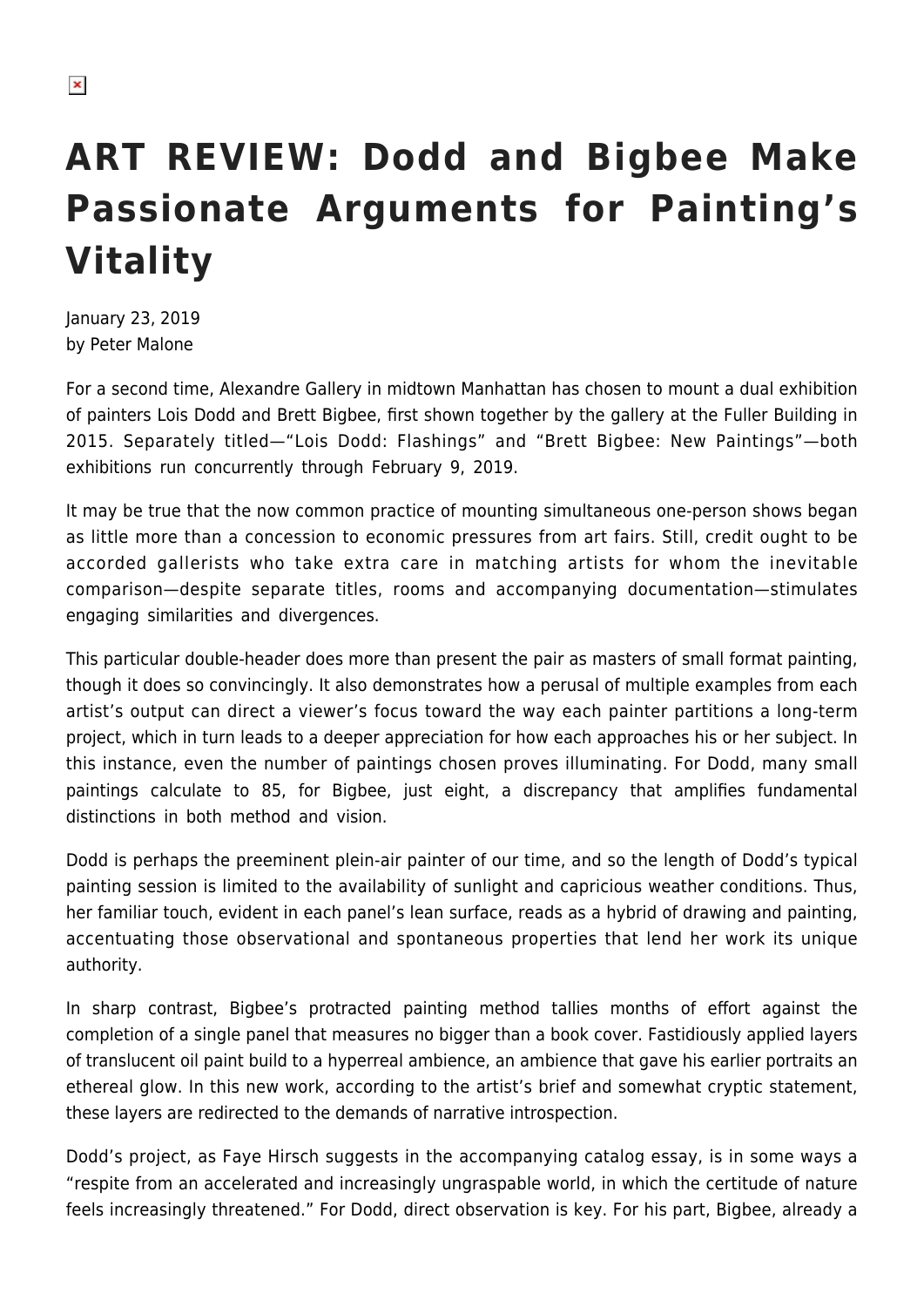fabricator of dreams, is now turning more inward, mining those emotional veins that yield imagery he quite literally lives with for months. Though the two artists occupy radically different psychological landscapes, considering their work together illuminates a shared and sustained restlessness.

Dating from 2004, Dodd's 5 x 7 inch panels are executed on a thin metal roofing material called flashing, which seems novel, though there are historical precedents. For example, there is the 1607 three- by six-inch [Brueghel landscape in the Met](https://www.metmuseum.org/art/collection/search/438465?searchField=All&sortBy=relevance&deptids=11&when=A.D.+1600-1800&where=Netherlands&what=Copper%7cOil+paint&ao=on&ft=*&offset=0&rpp=20&pos=4), painted in oil on copper. Metal lends stability to very small panels.

Unlike the Baroque inclusiveness of her Flemish precursor though, many of Dodd's panels project the visual equivalence of their reductive Haiku-like titles. Waning Yellow Moon, Purple Sky, 2015, consists of a spare yellow dot, not much bigger than a thumb print, emerging from a warm black sky intruding on the glowing orb just enough to record its waning phase. A wet-in-wet technique allows the red employed in the black of the night sky to encroach on the yellow, producing a fiery aura with impressively little fuss.

 $\pmb{\times}$ 

.

.

.

.

.

"Waning Yellow Moon, Purple Sky" by Lois Dodd, 2015. Oil on aluminum flashing, 5 x 7 inches. (LD 15.12). Courtesy Alexandre Gallery.

Though this minimal approach suits the limitations of the panel's intimate scale, there are others in the exhibition that tackle more complex motifs. Cloud Formation #1, July, 2008 reconfigures an evening's cirrostratus formation into a geometrically inspired approximation that swerves just enough to set the pattern free of its rectangular support.

 $\pmb{\times}$ 

"Cloud Formation #1, July" by Lois Dodd, 2008. Oil on aluminum flashing, 5 x 7 inches (LD 08.14). Courtesy Alexandre Gallery.

Queen Anne's Lace, 2018 and Monarch, 2017 manage to capture their delicate subjects—a wispy flower and a butterfly wing respectively—with characteristically understated clarity.

 $\pmb{\times}$ 

"Queen Anne's Lace" by Lois Dodd, 2018. Oil on aluminum flashing, 5 x 7 inches.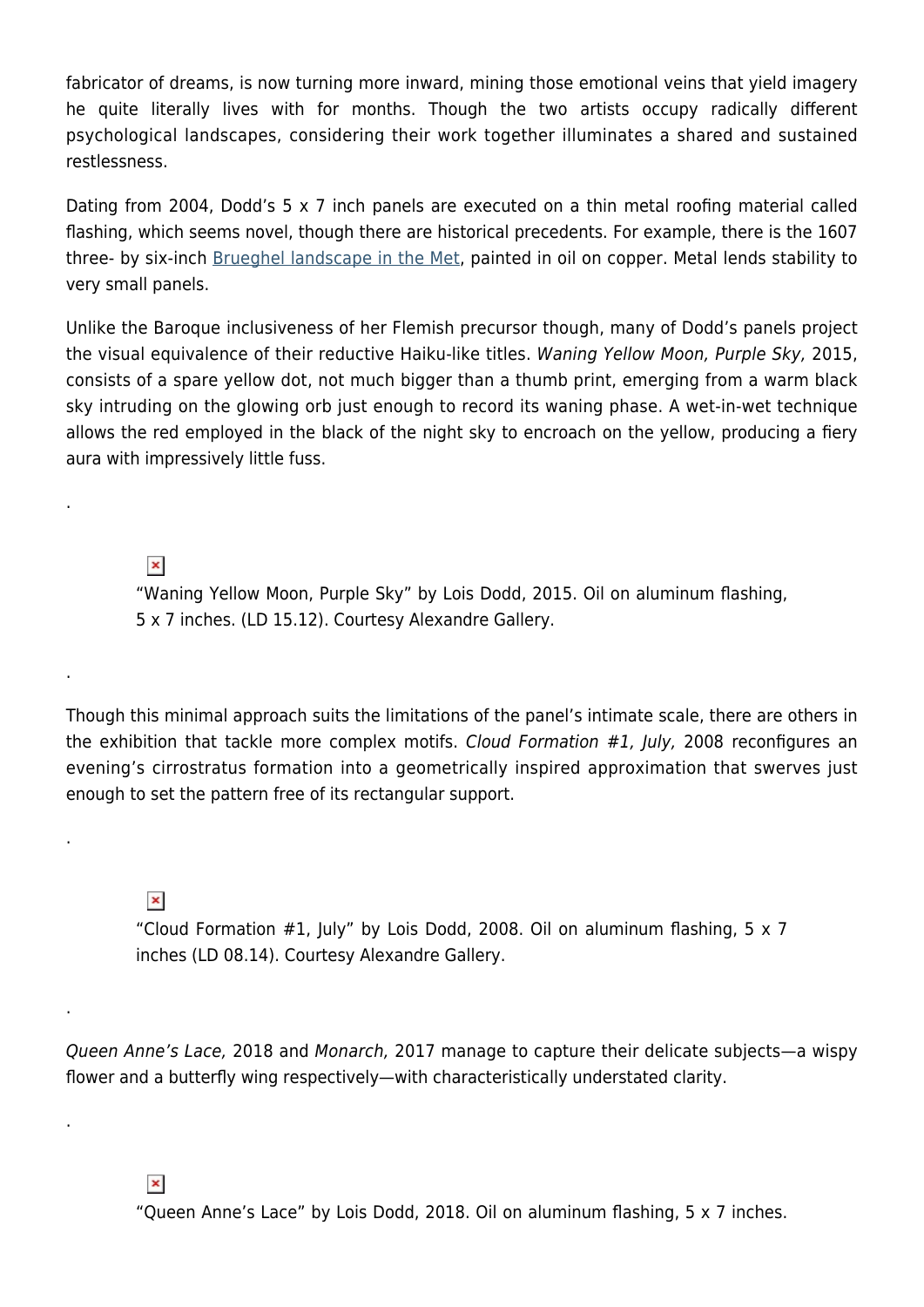(LD 18.27). Courtesy Alexandre Gallery.

 $\pmb{\times}$ 

.

.

.

.

.

.

.

"Monarch" by Lois Dodd, 2017. Oil on aluminum flashing, 5 x 7 inches. (LD 18.27). Courtesy Alexandre Gallery.

Bigbee, whose observational concerns have always been tempered by an inclination to conceptually reconstruct his motifs, now moves into the realm of narrative, an approach often hinted at in his earlier work. Among these recent paintings are two notable deviations from his usual method, Meteorite, 2017, and Study for Atonement, 2017, both of which are loose, direct and surprisingly painterly.

> $\pmb{\times}$ "Meteorite" by Brett Bigbee, 2017. Oil on wooden panel, 5 16/16 x 4 inches. (BB 18.06). Courtesy Alexandre Gallery.

 $\pmb{\times}$ 

"Study for Atonement" by Brett Bigbee, 2017. Oil on linen, 8 x 5 16/16 inches. (BB 18.07). Courtesy Alexandre Gallery.

Both paintings look more like studies than Heritage (First Version), 2018, which despite its provisional classification appears highly finished.

The next iteration, Heritage, 2018, is larger by three inches and apparently refined into a tighter composition. How they relate raises several questions: was the earlier panel meant as a study, or is it the first in a narrative sequence of two? Will there be three?

 $\pmb{\times}$ 

"Heritage (First Version)" by Brett Bigbee, 2018. Oil on linen, 10 17/32 x 8 3/4 inches. (BB 18.05). Courtesy Alexandre Gallery.